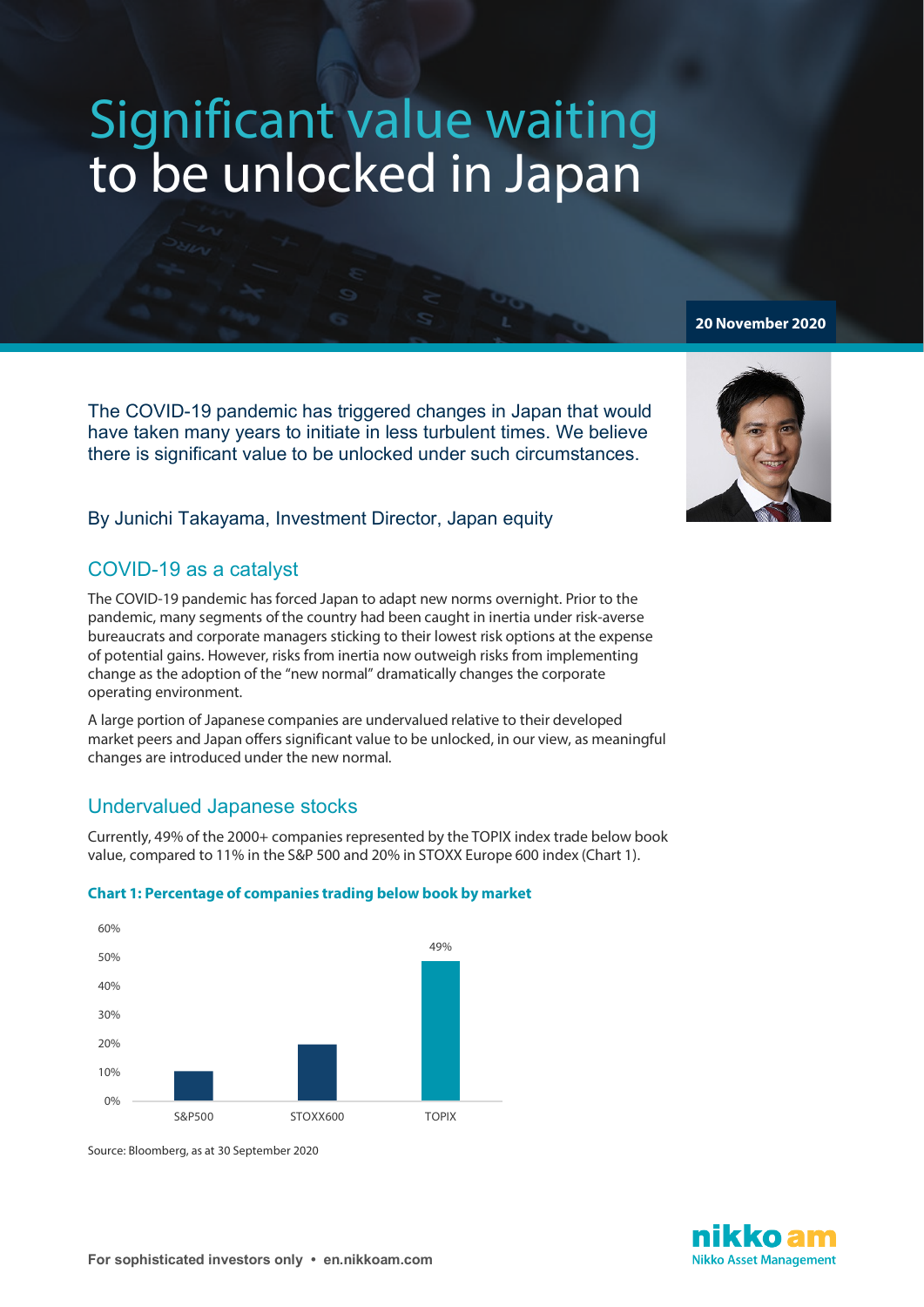

#### **Why are Japanese stocks undervalued?**

First, the market still has some distance before recovering to pre-pandemic levels, lagging its global peers. For example, the US has a strong tech sector that led its rally, which Japan lacks. Even discounting the fact that Japan's tech exposure is relatively low, the Japanese market has lagged the recovery phase seen in many parts of the world since March.

The second reason is the acceleration in market polarization. Looking at the sector returns to date, only communications services and healthcare, in addition to information technology, have recovered to the levels seen at the beginning of the year (as of end-September). Demand for telecom services has increased due to the stay-at-home trend, and gaming companies such as Nintendo have also benefitted from this trend, pulling up the sector. Healthcare, which includes medical equipment and pharmaceuticals, has also risen thanks to the sector's defensive nature.

On the other hand, recovery by consumer discretionary and industrials, which account for a large amount of the market, has been weak, driven down by automotives, capital goods and transportation.

#### **Growth and Value stocks diverge**

The style lens provides another view of this divergence. Chart 2 shows the accelerated divergence in returns between growth and value stocks.





Source: Bloomberg, as at 30 September 2020

Growth stocks have erased much of the losses from the lows reached in March. Their price to book ratio is now 2.67x, so they do look a little stretched (Chart 3). On the other hand, the undervalued segment represents considerable opportunity to be unlocked. This value group's price to book ratio is 0.73x, representing a 27% discount to its liquidation value; this ratio is below the pre-pandemic level and even lower than the pre-Abenomics level seen in late 2012. The segment thus respresents significant value to be captured.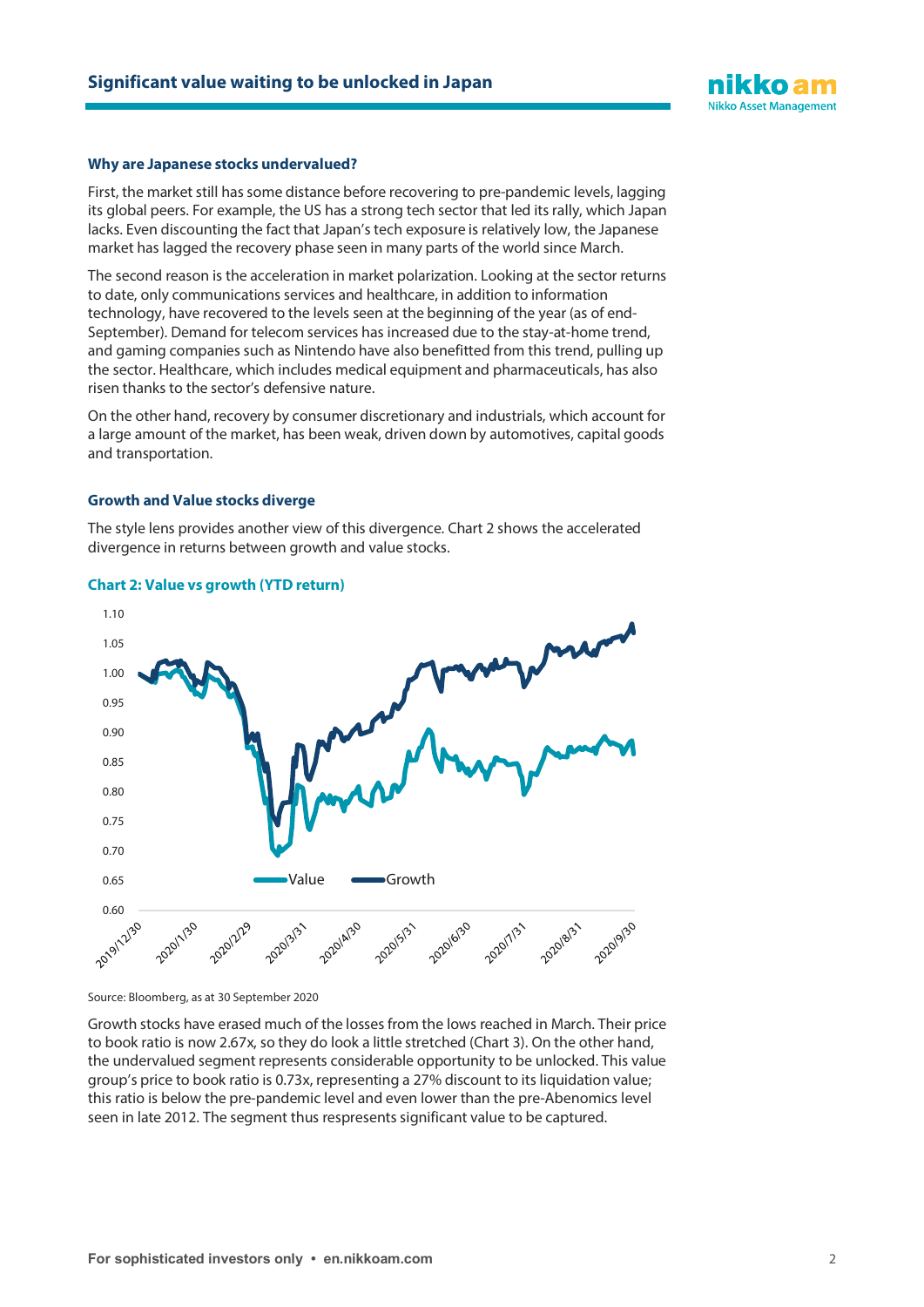

### **Chart 3: Price to book by style**



Source: Tokyo Stock Exchange and Nomura Securities, as at 30 September 2020

#### **Opportunities from divergence**

The current valution is attractive for investors with a long time horizon, in our view. In fact we are starting to see some long-term investors coming back into the market, taking notice of the attractive valuation in Japan, focusing on segments previously overlooked.

Examples of such interest include the following:

- Carlyle Group raising JPY258 billion for a fourth Japanese buyout fund
- Warren Buffett's Berkishire Hathaway taking 5% stakes in five major Japanese trading companies
- KKR considering investing JPY700 billion annually in the Japanese market

## Key themes within Japan's shifting landscape

Within this shifting landscape, we believe that there are three themes of particular significance: technology, corporate restructuring and strong balance sheets.

#### **Technology**

Technology use, which has accelerated during the pandemic, is particularly important for Japan as it has lagged the world in this area. According to Swiss business school IMD, Japan ranks 27th on global digital competitiveness. This means companies have ample room to catch up.

While Japanese capex spending is seen falling, IT spending is expected to increase by 16% from last year. Retailers are also setting up e-commerce platforms. In a country where cash is still used extensively, credit card usage has soared during the pandemic, and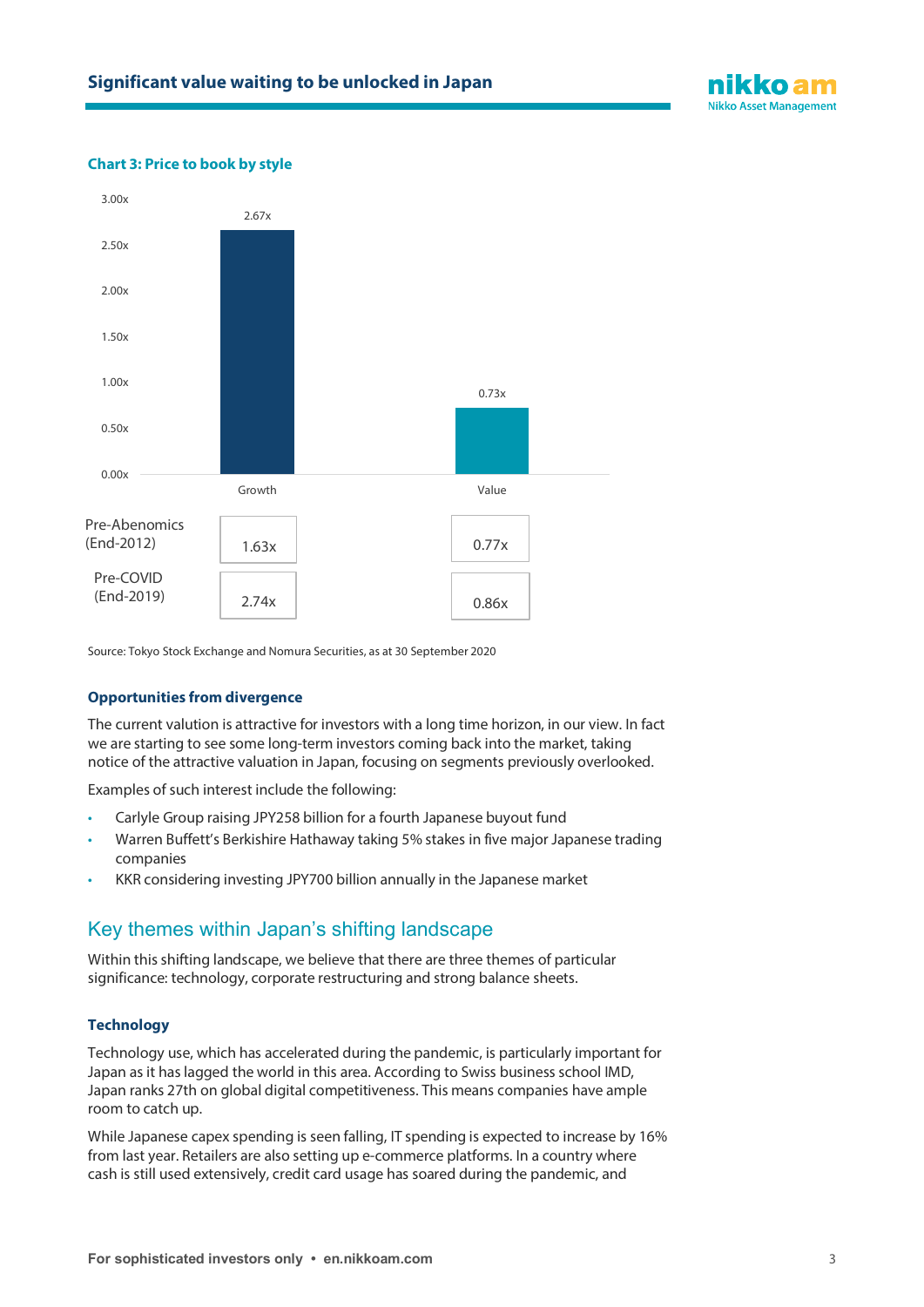

retailers are trying to capture such demand. The users of technology such as e-commerce, have room to benefit further thanks to accelerated investments into technology.

Fast Retailing, the owner of the Uniqlo clothing brand, is investing heavily in e-platforms, with a target to bring up e-commerce ratio to 30% over the medium term. Seven-Eleven Japan started a pilot program in which its stores take orders via smartphones to deliver goods within one hour. Many of these investments will continue to provide support after the pandemic.

### **Corporate restructuring**

Even if the economy does begin functioning "normally", Japanese companies will still need to re-evaluate their businesses, resorting to drastic measures such as layoffs and divestitures.

Japanese corporations are often associated with hierarchical management. But the pandemic is prompting many to make bold moves out of necessity. Divestitures in the first half of 2020 surged 64% YoY to a 10-year high of 139 cases, and transactions are likely to keep increasing.

Economies of scale to deal with fallen revenues will be of utmost importance amid industry shakeups. The recent takeover of restaurant chain operator Ootoya Holdings by peer Colowide was driven in part to gain the scale they need. We expect such corporate actions to serve as a catalyst for many value stock companies.

This comes amid shareholders also increasing pressure on corporations to make proactive changes following the corporate governance reform initiated by the Japanese government. The reforms are here to stay under the leadership of new Prime Minister Yoshihide Suga.

#### **Strong balance sheets**

Japanese companies enjoy strong balance sheets and are in possession of more cash compared to their global peers. For example, while many of their US counterparts are highly leveraged, a majority of Japanese companies are effectively debt-free. Japanese companies have ample downside protection, as many do not have to raise equities.

It also means that many of these companies do not have to raise equities; furthermore, less Japanese companies are cutting dividends relative to their peers in other markets. Dividend payouts in Japan are expected to drop by a higher single digit percentage points during the current fiscal year, much smaller than the 20% decline forecast for the global market.

Even if Japan is caught up in a fresh wave of COVID-19, its cash-rich companies will be more resilient and their dividend payments less affected. When the pandemic eventually runs its course, they have the potential to unlock this significant cash value.

## **Summary**

With the COVID-19 triggering changes, Japan offers significant value to be unlocked, with a divergence between Growth and Value stocks creating opportunities for investors with a long time horizon.

Due to the pandemic, changes that would have taken a decade to implement now could be accomplished in a much shorter period of time. Japanese companies have been forced to fully embrace technology and take a serious look at their business portfolios. Corporate restructuring is seen gaining momentum, in tandem with corporate governance reform. Even if Japan is caught up in a fresh wave of COVID-19, strong balance sheets offer Japanese companies resiliency during downturns.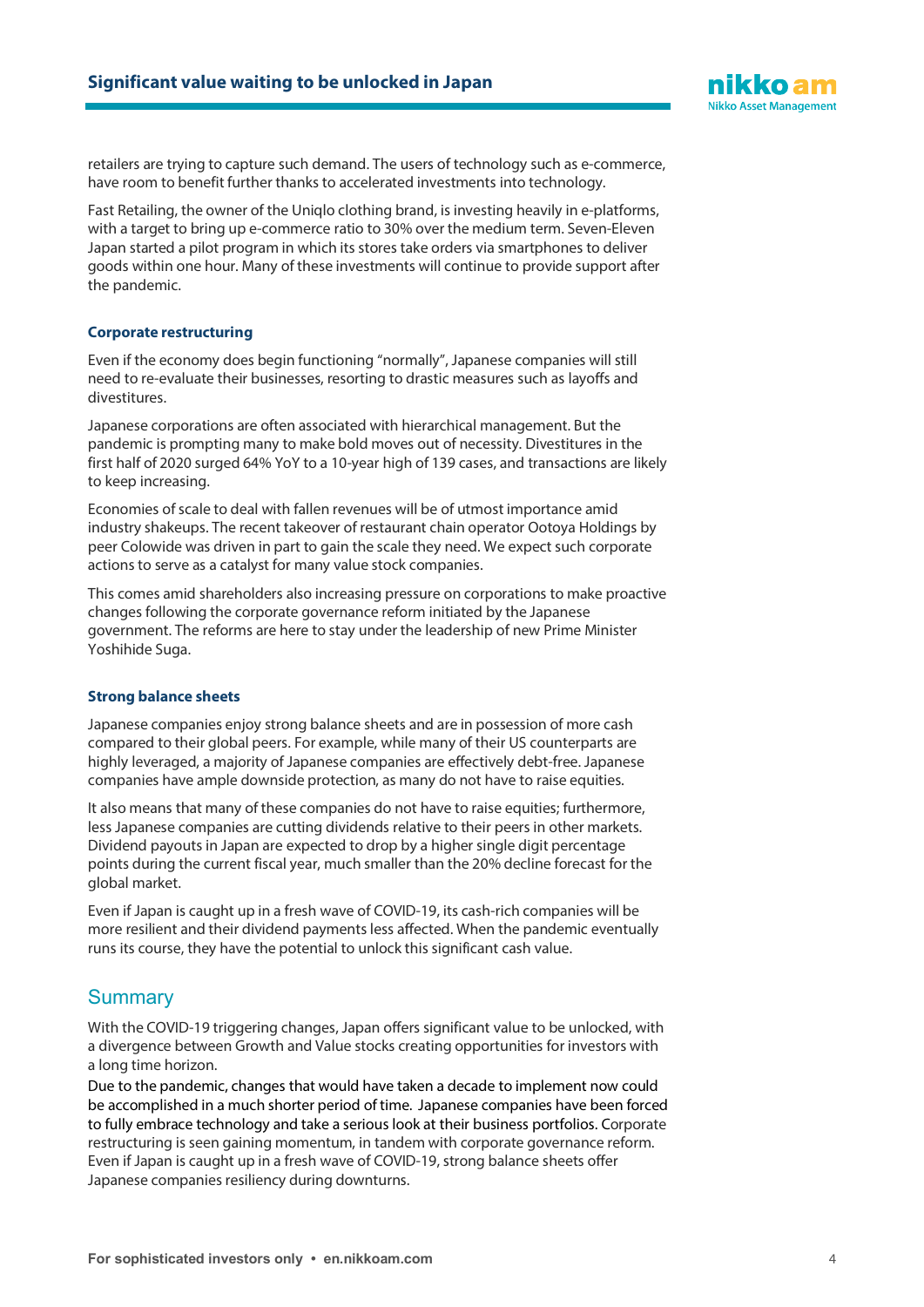

**Important information:** This document is prepared by Nikko Asset Management Co., Ltd. and/or its affiliates (**Nikko AM**) and is for distribution only under such circumstances as may be permitted by applicable laws. This document does not constitute personal investment advice or a personal recommendation and it does not consider in any way the objectives, financial situation or needs of any recipients. All recipients are recommended to consult with their independent tax, financial and legal advisers prior to any investment.

This document is for information purposes only and is not intended to be an offer, or a solicitation of an offer, to buy or sell any investments or participate in any trading strategy. Moreover, the information in this document will not affect Nikko AM's investment strategy in any way. The information and opinions in this document have been derived from or reached from sources believed in good faith to be reliable but have not been independently verified. Nikko AM makes no guarantee, representation or warranty, express or implied, and accepts no responsibility or liability for the accuracy or completeness of this document. No reliance should be placed on any assumptions, forecasts, projections, estimates or prospects contained within this document. This document should not be regarded by recipients as a substitute for the exercise of their own judgment. Opinions stated in this document may change without notice.

In any investment, past performance is neither an indication nor guarantee of future performance and a loss of capital may occur. Estimates of future performance are based on assumptions that may not be realised. Investors should be able to withstand the loss of any principal investment. The mention of individual securities, sectors, regions or countries within this document does not imply a recommendation to buy or sell.

Nikko AM accepts no liability whatsoever for any loss or damage of any kind arising out of the use of all or any part of this document, provided that nothing herein excludes or restricts any liability of Nikko AM under applicable regulatory rules or requirements.

All information contained in this document is solely for the attention and use of the intended recipients. Any use beyond that intended by Nikko AM is strictly prohibited.

**Japan:** The information contained in this document pertaining specifically to the investment products is not directed at persons in Japan nor is it intended for distribution to persons in Japan. Registration Number: Director of the Kanto Local Finance Bureau (Financial Instruments firms) No. 368 Member Associations: The Investment Trusts Association, Japan/Japan Investment Advisers Association.

United Kingdom and rest of Europe: This document is communicated by Nikko Asset Management Europe Ltd, which is authorised and regulated in the United Kingdom by the Financial Conduct Authority (the FCA) (FRN 122084). This document constitutes a financial promotion for the purposes of the Financial Services and Markets Act 2000 (as amended) (FSMA) and the rules of the FCA in the United Kingdom, and is directed at professional clients as defined in the FCA Handbook of Rules and Guidance.

**United States:** This document may not be duplicated, quoted, discussed or otherwise shared without prior consent. Any offering or distribution of a Fund in the United States may only be conducted via a licensed and registered broker-dealer or a duly qualified entity. Nikko Asset Management Americas, Inc. is a United States Registered Investment Adviser.

**Singapore:** This document is for information to institutional investors as defined in the Securities and Futures Act (Chapter 289), and intermediaries only. Nikko Asset Management Asia Limited (Co. Reg. No. 198202562H) is regulated by the Monetary Authority of Singapore. **Hong Kong:** This document is for information to professional investors as defined in the Securities and Futures Ordinance, and intermediaries only. The contents of this document have not been reviewed by the Securities and Futures Commission or any regulatory authority in Hong Kong. Nikko Asset Management Hong Kong Limited is a licensed corporation in Hong Kong.

**Australia:** This document is issued in Australia by Nikko AM Limited (ABN 99 003 376 252, AFSL 237563). It is for the use of wholesale clients, researchers, licensed financial advisers and their authorised representatives only.

**New Zealand:** This document is issued in New Zealand by Nikko Asset Management New Zealand Limited (Company No. 606057, FSP22562). It is for the use of wholesale clients, researchers, licensed financial advisers and their authorised representatives only.

**Kingdom of Bahrain:** The document has not been approved by the Central Bank of Bahrain which takes no responsibility for its contents. No offer to the public to purchase the Strategy will be made in the Kingdom of Bahrain and this document is intended to be read by the addressee only and must not be passed to, issued to, or shown to the public generally.

**Kuwait:** This document is not for general circulation to the public in Kuwait. The Strategy has not been licensed for offering in Kuwait by the Kuwaiti Capital Markets Authority or any other relevant Kuwaiti government agency. The offering of the Strategy in Kuwait on the basis a private placement or public offering is, therefore, restricted in accordance with Decree Law No. 7 of 2010 and the bylaws thereto (as amended). No private or public offering of the Strategy is being made in Kuwait, and no agreement relating to the sale of the Strategy will be concluded in Kuwait. No marketing or solicitation or inducement activities are being used to offer or market the Strategy in Kuwait.

**Kingdom of Saudi Arabia:** This document is communicated by Nikko Asset Management Europe Ltd (Nikko AME), which is authorised and regulated by the Financial Services and Markets Act 2000 (as amended) (FSMA) and the rules of the Financial Conduct Authority (the FCA) in the United Kingdom (the FCA Rules). This document should not be reproduced, redistributed, or sent directly or indirectly to any other party or published in full or in part for any purpose whatsoever without a prior written permission from Nikko AME.

This document does not constitute investment advice or a personal recommendation and does not consider in any way the suitability or appropriateness of the subject matter for the individual circumstances of any recipient. In providing a person with this document, Nikko AME is not treating that person as a client for the purposes of the FCA Rules other than those relating to financial promotion and that person will not therefore benefit from any protections that would be available to such clients.

Nikko AME and its associates and/or its or their officers, directors or employees may have or have had positions or material interests, may at any time make purchases and/or sales as principal or agent, may provide or have provided corporate finance services to issuers or may provide or have provided significant advice or investment services in any investments referred to in this document or in related investments. Relevant confidential information, if any, known within any company in the Nikko AM group or Sumitomo Mitsui Trust Holdings group and not available to Nikko AME because of regulations or internal procedure is not reflected in this document. The investments mentioned in this document may not be eligible for sale in some states or countries, and they may not be suitable for all types of investors.

**Oman:** The information contained in this document nether constitutes a public offer of securities in the Sultanate of Oman as contemplated by the Commercial companies law of Oman (Royal decree 4/74) or the Capital Markets Law of Oman (Royal Decree80/98, nor does it constitute an offer to sell, or the solicitation of any offer to buy non-Omani securities in the Sultanate of Oman as contemplated by Article 139 of the Executive Regulations to the Capital Market law (issued by Decision No. 1/2009). This document is not intended to lead to the conclusion of any contract of whatsoever nature within the territory of the Sultanate of Oman.

**Qatar (excluding QFC):** The Strategies are only being offered to a limited number of investors who are willing and able to conduct an independent investigation of the risks involved in an investment in such Strategies. The document does not constitute an offer to the public and should not be reproduced, redistributed, or sent directly or indirectly to any other party or published in full or in part for any purpose whatsoever without a prior written permission from Nikko Asset Management Europe Ltd (Nikko AME). No transaction will be concluded in your jurisdiction and any inquiries regarding the Strategies should be made to Nikko AME.